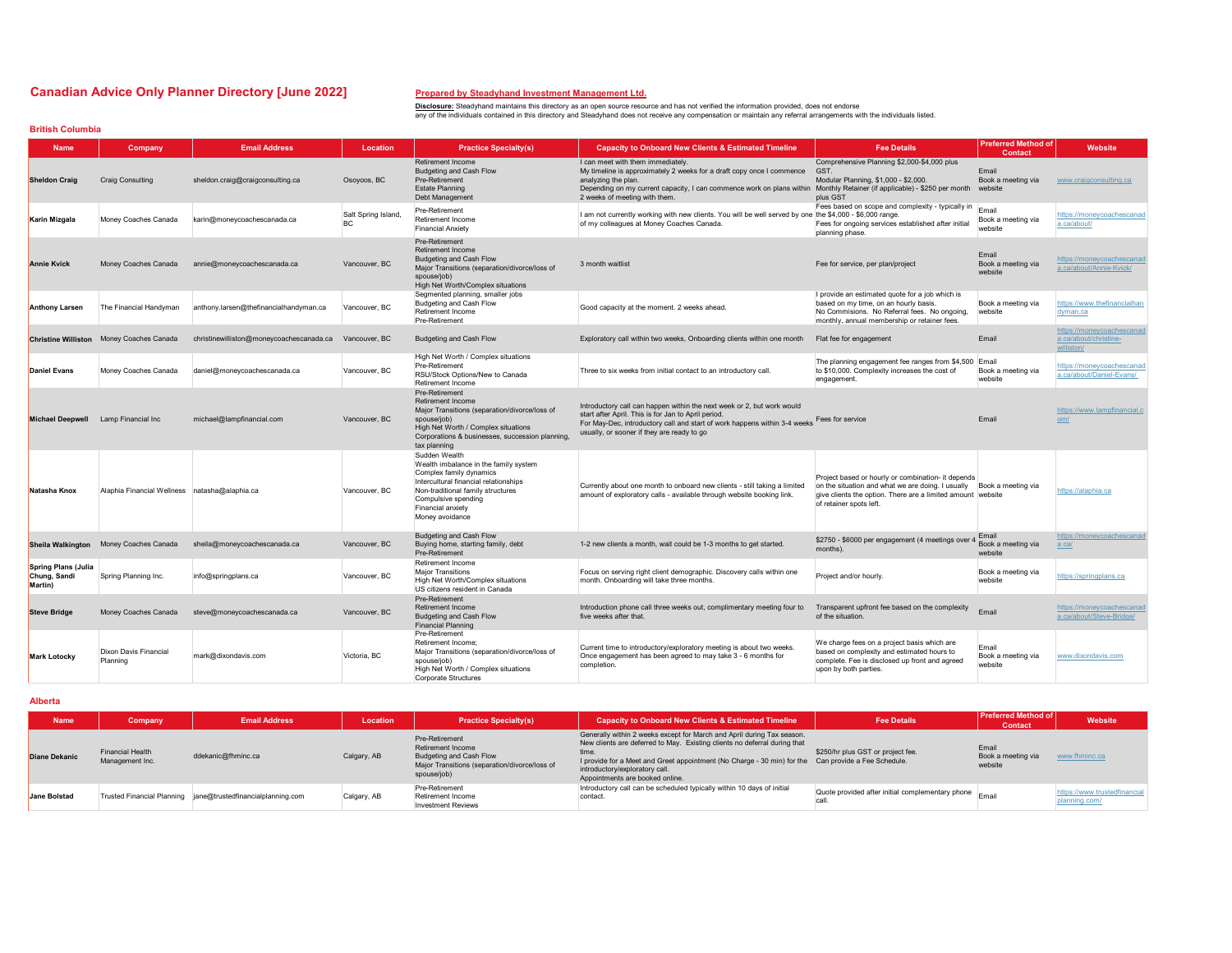| <b>Name</b>                          | <b>Company</b>                                                                | <b>Email Address</b>          | <b>Location</b> | <b>Practice Specialty(s)</b>                                                                                                                                                                                                                                                                       | <b>Capacity to Onboard New Clients &amp; Estimated Timeline</b>                                                                                   | <b>Fee Details</b>                                                                                                                                                                                                                                       | <b>Preferred Method of</b><br><b>Contact</b> | <b>Website</b>                                                |
|--------------------------------------|-------------------------------------------------------------------------------|-------------------------------|-----------------|----------------------------------------------------------------------------------------------------------------------------------------------------------------------------------------------------------------------------------------------------------------------------------------------------|---------------------------------------------------------------------------------------------------------------------------------------------------|----------------------------------------------------------------------------------------------------------------------------------------------------------------------------------------------------------------------------------------------------------|----------------------------------------------|---------------------------------------------------------------|
| <b>Kenneth Doll</b>                  | Objective Financial Partners kdoll@objectivecfp.com<br>Wealth Architects Inc. | Ken@WealthArchitects.ca       | Calgary, AB     | <b>Pre-Retirement</b><br><b>Retirement Income</b><br>Major Transitions (separation/divorce/loss of<br>spouse/job)<br>High Net Worth / Complex situations<br>Holistic Financial Planning, Estate Planning<br>Insurance Planning, Cross-Border Financial<br>Planning<br><b>Professional Athletes</b> | Introductory call within two weeks.                                                                                                               | A flat fee based on complexity and desired plan.                                                                                                                                                                                                         | Email]                                       | https://objectivefinancialpart<br>ners.com/                   |
| <b>Russell Todd RFP</b><br>(Retired) | The Financial Mentor                                                          | russell@thefinancialmentor.ca | Calgary, AB     | Introductions to Financial Professionals                                                                                                                                                                                                                                                           | We limit new client projects after initial discussion on needs, as we are<br>semi-retired,<br>no longer doing active financial planning projects. | Hourly rate/ Project based in some cases                                                                                                                                                                                                                 | Email                                        | www.thefinancialmentor.ca                                     |
| <b>Tom Feigs</b>                     | <b>Money Coaches Canada</b>                                                   | tom@moneycoachescanada.ca     | Calgary, AB     | <b>Pre-Retirement</b><br><b>Retirement Income</b><br>Major Transitions (separation/divorce/loss of<br>spouse/job)                                                                                                                                                                                  | Within one month                                                                                                                                  | A flat fee charged based on the complexity<br>of the desired program                                                                                                                                                                                     | Email<br>Book a meeting via<br>website       | https://MyMoneyMyLife.as<br>me/                               |
| Val Kumagai                          | <b>Money Coaches Canada</b>                                                   | val@moneycoachescanada.ca     | Calgary, AB     | <b>Pre-Retirement</b><br><b>Retirement Income</b><br>Major Transitions (separation/divorce/loss of<br>spouse/job)                                                                                                                                                                                  | Initial Consultations generally booking within about 2-3 weeks.                                                                                   | Advice-only planner with fees quoted and charged<br>based on type of engagement.                                                                                                                                                                         | Email<br>Book a meeting via<br>website       | https://moneycoachescana<br>a.ca/about/Val-Kumagai/           |
| <b>Barbara Knoblach</b>              | Money Coaches Canada                                                          | barbara@moneycoachescanada.ca | Edmonton, AB    | High Net Worth / Complex situations<br><b>Pre-Retirement</b><br>I cover all of the above listed topics, but the focus<br>of my practice is on<br>high income/high net worth individuals (medical<br>professionals, business owners, etc.)                                                          | I am typically able to schedule an introductory call/consultation meeting<br>within a few weeks.                                                  | I charge a flat fee for creating a financial plan,<br>which is determined by complexity/amount of work Email<br>involved. Ongoing clients pay a monthly fee, which Book a meeting via<br>is determined by complexity and number of<br>meetings per year. | website                                      | https://moneycoachescanad<br>a.ca/about/Barbara-<br>Knoblach/ |
| <b>Ron Graham</b>                    | Ron Graham and<br><b>Associates Ltd</b>                                       | rgraham@rgafinancial.com      | Edmonton, AB    | <b>Pre-Retirement</b><br><b>Retirement Income</b>                                                                                                                                                                                                                                                  | Currently booking two weeks out.                                                                                                                  | Hourly rate of \$250, hours based on time spent<br>on project.                                                                                                                                                                                           | Book through<br>receptionist                 | www.rgafinancial.com                                          |

### **Saskatchewan**

| <b>Name</b>          | <b>Company</b>                    | <b>Email Address</b> | Location | <b>Practice Specialty(s)</b>                                                        | <b>Capacity to Onboard New Clients &amp; Estimated Timeline</b>                                                                                                                                        | <b>Fee Details</b>                                                                                                                                            | <b>Contact</b> | <b>Website</b>                   |
|----------------------|-----------------------------------|----------------------|----------|-------------------------------------------------------------------------------------|--------------------------------------------------------------------------------------------------------------------------------------------------------------------------------------------------------|---------------------------------------------------------------------------------------------------------------------------------------------------------------|----------------|----------------------------------|
| <b>Brandon Wiebe</b> | Money Helps Financial<br>Services | moneyhelps@gmail.com |          | <b>Pre-Retirement</b><br><b>Retirement Income</b><br><b>Budgeting and Cash Flow</b> | I charge a fee based on project completed for the client.<br>In depth plans have a set rate that will be quoted after discovery.<br>One time consults are offered for non-complex financial questions. | I currently have capacity to onboard clients with an<br>introductory call in the first week and to be able to Email<br>have our initial meeting in two weeks. |                | <u>ittps://www.moneyhelps.ca</u> |

# **Ontario**

| <b>Name</b>                    | <b>Company</b>                               | <b>Email Address</b>                                                 | <b>Location</b>                       | <b>Practice Specialty(s)</b>                                                                                                                                                                                                                                                                                            | <b>Capacity to Onboard New Clients &amp; Estimated Timeline</b>                                                                   | <b>Fee Details</b>                                                                                                                                                                                                                                                                                                                                                                                                        | <b>Preferred Method of</b><br><b>Contact</b> | <b>Website</b>                                       |
|--------------------------------|----------------------------------------------|----------------------------------------------------------------------|---------------------------------------|-------------------------------------------------------------------------------------------------------------------------------------------------------------------------------------------------------------------------------------------------------------------------------------------------------------------------|-----------------------------------------------------------------------------------------------------------------------------------|---------------------------------------------------------------------------------------------------------------------------------------------------------------------------------------------------------------------------------------------------------------------------------------------------------------------------------------------------------------------------------------------------------------------------|----------------------------------------------|------------------------------------------------------|
| <b>Shay Steacy</b>             | inBalance Financial<br>Planning              | shay@inbalancefp.ca                                                  | Brockville, ON                        | <b>Pre-Retirement</b><br><b>Budgeting and Cash Flow</b><br>Gen X&Y Canadians, most commonly with young<br>children, who fit into one or more of the following:<br>HENRYs- High Earners, Not Rich Yet.<br>Employees with variable compensation.<br>Significantly self-employed, or incorporated small<br>business owners | Call within 2 weeks- start date less than 2 months.                                                                               | All clients start with a 90 day Financial Jump Start<br>(flat fee \$1999-\$3999), with optional ongoing<br>engagement (annual retainer charged monthly-<br>\$249/month and up).                                                                                                                                                                                                                                           | Book a meeting via<br>website                | www.inbalancefp.ca                                   |
| Sandra Mann                    | Money Coaches Canada                         | sandra@moneycoachescanada.ca                                         | Burlington, ON                        | <b>Pre-Retirement</b><br>Retirement Income                                                                                                                                                                                                                                                                              | Introduction/exploratory call within a month, and start working together<br>within 2 to 3 months                                  | Fee for plan based on scope and complexity -<br>typically in the $$4,000$ - \$5,000 range.<br>Ongoing services (optional) fee established once<br>planning phase complete.                                                                                                                                                                                                                                                | Email<br>Book a meeting via<br>website       | https://moneycoachescanad<br>a.ca/about/Sandra-Mann/ |
| <b>Paul Duxbury</b>            | <b>Duxbury and Associates</b>                | paul@duxburyandassociates.com                                        | Kitchener, Waterloo,<br>Cambridge, ON | <b>Pre-Retirement</b><br><b>Retirement Income</b>                                                                                                                                                                                                                                                                       | One week                                                                                                                          | Fixed fee quoted in advance or by the hour.                                                                                                                                                                                                                                                                                                                                                                               | Email                                        | www.duxburyandassociates.<br>com                     |
| Sara McCullough                | <b>WD Development</b>                        | $\sqrt{q}$ sara@wddevelopment.ca                                     | Kitchener, ON                         | Major Transitions (separation/divorce/loss of<br>spouse/job)<br>High Net Worth / Complex situations                                                                                                                                                                                                                     | intro call within 10 days-2 weeks/ starting a plan within 4 weeks                                                                 | either invoicing hourly or a fixed price agreement<br>(scope of work is outlined for client before<br>planning starts, most cover a 12-mnth period)                                                                                                                                                                                                                                                                       | Book a meeting via<br>website                | https://www.wddevelopment<br><u>.ca/</u>             |
| <b>Andrew Dobson</b>           | <b>Objective Financial Partners</b><br>Inc.  | adobson@objectivecfp.com                                             | London, ON                            | Cash Flow Planning, Retirement Planning,<br>Investment Planning, Budgeting/Debt Managemer<br>Tax Planning, Estate Planning                                                                                                                                                                                              | Intro Call - 2-4 weeks on average with work to start upon formalizing an<br>agreement and all relevant information being received | Hourly @ \$350 per hour + tax, Retirement Plan<br>starting @ \$3,000, Complex Plans starting @<br>\$5,000                                                                                                                                                                                                                                                                                                                 | Email<br>Book a meeting via<br>website       | https://objectivefinancialpart<br>ners.com/          |
| Owen Winkelmolen PlanEasy Inc. |                                              | owen.winkelmolen@planeasy.ca                                         | London, ON                            | <b>Pre-Retirement</b><br>Retirement Income<br>Low-Income Planning, Family Planning, Getting<br><b>Started</b>                                                                                                                                                                                                           | Discovery call within 1-week (up to 2-weeks depending on the time of<br>$ year\rangle$<br>Final plan within 12-weeks of payment   | One-on-One Planning: Initial engagement of 12-<br>weeks to build initial financial plan for \$2,950 plus<br>an ongoing engagement with monthly \$95 fee for<br>implementation support, regular meetings, and<br>annual plan updates<br>Self-Directed Planning: PlanEasy.ca platform<br>access for \$495 up front and \$15/month plus ad-<br>hoc 60-minute sessions with an advice-only<br>financial planner for \$250+tax | start-discovery                              | https://app.planeasy.ca/ https://www.planeasy.ca/    |
| <b>Russell Sawatsky</b>        | <b>Money Architect Financial</b><br>Planning | russ@moneyarchitect.ca                                               | London, ON                            | T4 employees<br><b>DIY investors</b>                                                                                                                                                                                                                                                                                    | Usually within 2 weeks                                                                                                            | Project-based fee: 1% of taxable income + 0.5% of Use Contact page on<br>net worth \$1,000 minimum                                                                                                                                                                                                                                                                                                                        | website                                      | https://moneyarchitect.ca/                           |
| <b>Brenda Hiscock</b>          |                                              | Objective Financial Partners bhiscock@objectivefinancialpartners.com | Markham, ON                           | Expats, disabled people<br>Pre retirement, retirement<br>Cash flow planning<br>High net worth and complex situations<br>Tax and estate planning<br>Investment planning                                                                                                                                                  | 1 month wait                                                                                                                      | Hourly or by project                                                                                                                                                                                                                                                                                                                                                                                                      | Book a meeting via<br>website                | www.Objectivefinancialpartn<br>ers.com               |
| Jason Heath                    | <b>Objective Financial Partners</b><br>Inc.  | jheath@objectivefinancialpartners.com                                | Markham, ON                           | High Net Worth / Complex situations<br><b>Pre-Retirement</b><br><b>Retirement Income</b><br>Major Transitions (separation/divorce/loss of<br>spouse/job)                                                                                                                                                                | I am not taking on clients personally but my team has capacity that can<br>vary from month to month.                              | Typically a flat fee based on understanding a<br>client's situation after an initial phone or Zoom<br>meeting.                                                                                                                                                                                                                                                                                                            | Email<br>Book a meeting via<br>website       | https://objectivefinancialpart<br>ners.com/          |

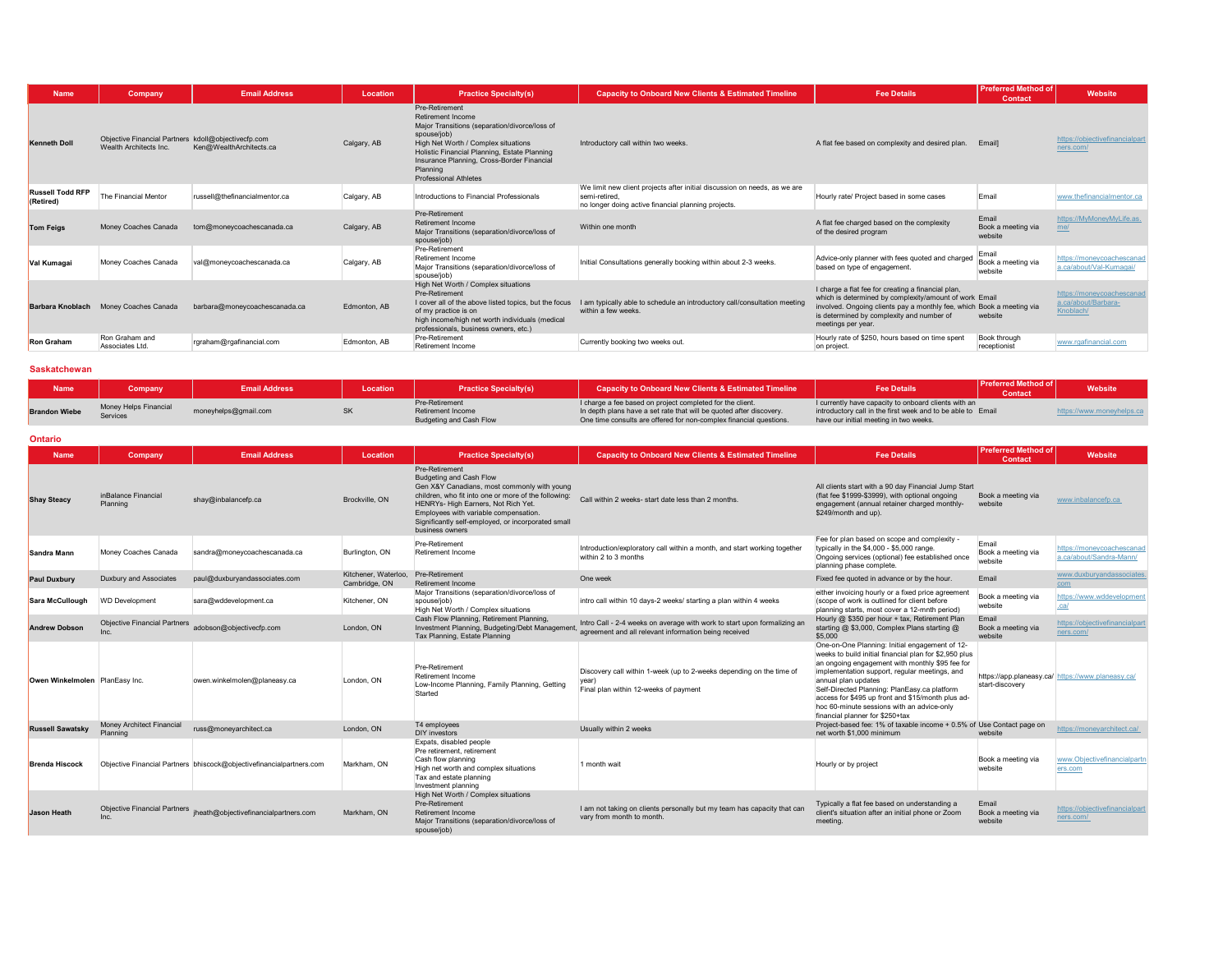| <b>Name</b>                               | <b>Company</b>                                       | <b>Email Address</b>             | Location        | <b>Practice Specialty(s)</b>                                                                                                                                                                                           | <b>Capacity to Onboard New Clients &amp; Estimated Timeline</b>                                                                                                                                                                                                                                                                                                                                                                                                                                                      | <b>Fee Details</b>                                                                                                                                                                                                                                                                                                             | <b>Preferred Method of</b><br><b>Contact</b>                    | <b>Website</b>                                                         |
|-------------------------------------------|------------------------------------------------------|----------------------------------|-----------------|------------------------------------------------------------------------------------------------------------------------------------------------------------------------------------------------------------------------|----------------------------------------------------------------------------------------------------------------------------------------------------------------------------------------------------------------------------------------------------------------------------------------------------------------------------------------------------------------------------------------------------------------------------------------------------------------------------------------------------------------------|--------------------------------------------------------------------------------------------------------------------------------------------------------------------------------------------------------------------------------------------------------------------------------------------------------------------------------|-----------------------------------------------------------------|------------------------------------------------------------------------|
| Andrea Thompson   Modern Cents            |                                                      | andrea@moderncents.ca            | Mississauga, ON | Cross Border (US/CAN)<br>Retirement Income<br><b>Pre-Retirement</b>                                                                                                                                                    | I have capacity to take calls from and onboard new clients immediately                                                                                                                                                                                                                                                                                                                                                                                                                                               | My fees are a flat fee per project type, and are all<br>listed on my website. Clients have full<br>transparency as to what their fees will be before<br>entering into an engagement.                                                                                                                                           | Email<br>Book a meeting via<br>website                          | www.moderncents.ca                                                     |
| <b>David Field</b>                        | Papyrus Planning                                     | dave@papyrusplan.com             | Mississauga, ON | <b>Retirement Income</b><br><b>Budgeting and Cash Flow</b>                                                                                                                                                             | Capacity and 1 week wait before introductory call.                                                                                                                                                                                                                                                                                                                                                                                                                                                                   | Flat fee for the entire year with monthly retainer for<br>those that wish to work past the first year.                                                                                                                                                                                                                         | Email<br>Book a meeting via<br>website<br><b>CPP Calculator</b> | https://www.papyrusplan.co                                             |
| <b>Heather Holjevac</b>                   | <b>Holjevac Financial Group</b>                      | heather@heatherholjevac.com      | Mississauga, ON | Retirement Income<br><b>Budgeting and Cash Flow</b><br>Major Transitions (separation/divorce/loss of<br>spouse/job)<br>High Net Worth / Complex situations<br>Caregivers/Aging Parents                                 | 2 weeks out for initial call                                                                                                                                                                                                                                                                                                                                                                                                                                                                                         | 3 options:<br>1) Flat fee for service with 1 year of support<br>[2] Hourly or per specific need (ie. cash flow,<br>retirement, divorce planning)<br>3) Yearly Retainer                                                                                                                                                         | Email<br>Book a meeting via<br>website                          | www.heatherholievac.com                                                |
| Linda Stalker                             | <b>Henderson Partners LLP</b>                        | Istalker@hendersonpartnersllp.ca | Oakville, ON    | <b>Budgeting and Cash Flow</b><br><b>Retirement Income</b><br>Major Transitions (separation/divorce/loss of<br>spouse/job)<br>High Net Worth / Complex situations                                                      | Good capacity except from mid-March to end of April (tax season) -<br>introductory call within one week, draft plan to client within 3 weeks<br>after receiving all requested documenationa.                                                                                                                                                                                                                                                                                                                         | Charge by time spent but will quote a project fee<br>where we can (comprehensive financial plans etc)                                                                                                                                                                                                                          | Email                                                           | https://www.henderson-<br>partners.com/                                |
| Janet Gray                                | Money Coaches Canada                                 | janet@moneycoachescanada.ca      | Ottawa, ON      | <b>Pre-Retirement</b><br>Retirement Income                                                                                                                                                                             | 1 week for initial call, new clients onboard 6-8 weeks                                                                                                                                                                                                                                                                                                                                                                                                                                                               | per plan, based on complexity of plan                                                                                                                                                                                                                                                                                          | Email                                                           | https://moneycoachescanad<br>a.ca/about/Janet-Gray                     |
| <b>Scott Robertson</b>                    | <b>Tasman Financial Services</b>                     | srobertson@tasman.ca             | Ottawa, ON      | Pre-Retirement<br><b>Retirement Income</b><br>High Net Worth / Complex situations                                                                                                                                      | Within a week for a discussion<br>Capacity is available.                                                                                                                                                                                                                                                                                                                                                                                                                                                             | Annual retainer fees, base on an agreed amount at Email<br>the beginning of the work.                                                                                                                                                                                                                                          |                                                                 | www.tasman.ca                                                          |
| <b>Meghan Chomut</b>                      | Porte Rouge                                          | meghan@porterouge.co             | Thunder Bay, ON | Families who have rental properties (or want to)                                                                                                                                                                       | I have capacity. A prospect would be able to meet with me to discuss fit<br>within couple days                                                                                                                                                                                                                                                                                                                                                                                                                       | I charge a monthly fee                                                                                                                                                                                                                                                                                                         | Email<br>Book a meeting via<br>website                          | www.porterouge.co                                                      |
| <b>Cherise Berman</b>                     | <b>Bespoke Financial</b><br>Consulting Inc.          | Cherise@bespokefinancial.ca      | Toronto, ON     | <b>Pre-Retirement</b><br><b>Retirement Income</b><br>Major Transitions (separation/divorce/loss of<br>spouse/job)<br>High Net Worth / Complex situations<br><b>Budgeting and Cash Flow</b>                             | Introductory call with potential client within 1 week. Onboarding new client Flat project fee based on scope and complexity of Email<br>within 2 months.                                                                                                                                                                                                                                                                                                                                                             | financial planning                                                                                                                                                                                                                                                                                                             |                                                                 | https://www.bespokefinanci<br>al.ca/                                   |
| <b>Chris Enns</b>                         | Rags to Reasonable                                   | chris@ragstoreasonable.com       | Toronto, ON     | <b>Budgeting and Cash Flow</b><br>Self-Employed                                                                                                                                                                        | You'll be able to have an intro call within 1 to 2 weeks.<br>but booking work will take between 2 and 3 months minimum.                                                                                                                                                                                                                                                                                                                                                                                              | One time planning fee, optional retainer services                                                                                                                                                                                                                                                                              | Book a meeting via<br>website                                   | www.ragstoreasonable.com                                               |
| <b>Chris Merrick</b>                      | Merrick Financial Inc,                               | chris@merrickfinancial.ca        | Toronto, ON     | <b>Retirement Income</b><br><b>Pre-Retirement</b><br><b>Business owners</b>                                                                                                                                            | Exploratory call within 1 week.                                                                                                                                                                                                                                                                                                                                                                                                                                                                                      | Project fee for each engagement. Monthly ongoing<br>retainer model for complex clients                                                                                                                                                                                                                                         | Email<br>Book a meeting via<br>website                          | www.merrickfinancial.ca                                                |
| Cynthia Kett                              | <b>Stewart &amp; Kett Financial</b><br>Advisors Inc. | cynthia.kett@stewartkett.com     | Toronto, ON     | Pre-Retirement: Retirement Income<br>Major Transitions (separation/divorce/loss of<br>spouse/job)<br>High Net Worth / Complex situations<br>Tax planning, investment consulting                                        | We are unable to accept new work from mid-March to mid-May due to tax<br>season.<br>However, we will make time to speak to potential clients as soon as<br>possible<br>(within a week) even though we can't commence work until later.                                                                                                                                                                                                                                                                               | Fixed fees for services, customized on a client-by- $\vert_{\mathsf{Email}}$<br>client basis.                                                                                                                                                                                                                                  |                                                                 | www.stewartkett.com.                                                   |
| <b>David O'Leary</b>                      | <b>Kind Wealth</b>                                   | dave@kindwealth.ca               | Toronto, ON     | High Net Worth / Complex situations<br><b>Pre-Retirement</b><br><b>Retirement Income</b><br><b>Business Owners</b><br>Tech Employees with high value options/equity<br><b>VC Investors</b><br>Intergenerational Wealth | We can take on 1-4 new clients a month (depending on the month).<br>We ask prospective clients to complete an online intake form and upon<br>completion they are provided<br>a link to our calendar to book a free 30-mins intro consult. In this meeting<br>we assess whether we're<br>a good fit and gather enough information to prepare a proposal<br>(which we deliver in a free 45-mins proposal meeting meeting).<br>Both meetings typically take place in 3 - 10 days (depending on client<br>availability). | We've recently switched to advice-only fees<br>calculated as a % of client net worth.<br>We don't manage assets but we do provide<br>investment consulting where we help our clients<br>hire/monitor/replace money managers.                                                                                                   | Email<br>Book a meeting via<br>website                          | www.kindwealth.ca                                                      |
| Jamie Macbride                            | <b>Stewart &amp; Kett Financial</b><br>Advisors Inc. | jamie.macbride@stewartkett.com   | Toronto, ON     | Pre-Retirement; Retirement Income<br>Major Transitions (separation/divorce/loss of<br>spouse/job)<br>High Net Worth / Complex situations<br>Tax planning, investment consulting                                        | We are unable to accept new work from mid-March to mid-May due to tax<br>season.<br>However, we will make time to speak to potential clients as soon as<br>possible<br>(within a week) even though we can't commence work until later.                                                                                                                                                                                                                                                                               | Fixed fees for services, customized on a client-by- $\vert_{\mathsf{Email}}$<br>client basis.                                                                                                                                                                                                                                  |                                                                 | www.stewartkett.com.                                                   |
| John Burns                                | Office of the Public<br><b>Guardian and Trustee</b>  | john.burns@ontario.ca            | Toronto, ON     | <b>Victims and Vulnerable Persons</b>                                                                                                                                                                                  | Only under the guardianship of the Public Trustee                                                                                                                                                                                                                                                                                                                                                                                                                                                                    | Fees per hour and assets under management                                                                                                                                                                                                                                                                                      | No direct contact with<br>client                                | https://www.ontario.ca/page<br>/office-public-guardian-and-<br>trustee |
| Marlene C. Buxton   Buxton Financial Inc. |                                                      | letschat@buxtonfinancial.ca      | Toronto, ON     | Retirement Income                                                                                                                                                                                                      | About 3-4 weeks                                                                                                                                                                                                                                                                                                                                                                                                                                                                                                      | Flat fee for plan                                                                                                                                                                                                                                                                                                              | Book a meeting via<br>website                                   | www.buxtonfinancial.ca                                                 |
| <b>Nancy Grouni</b>                       | <b>Objective Financial Partners</b><br>Inc.          | ngrouni@objectivecfp.com         | Toronto, ON     | <b>Planning for Business owners</b><br><b>Retirement Income</b><br><b>Pre-Retirement</b><br>High Net Worth / Complex situations                                                                                        | I am taking on clients at the moment. Introductory call within 2 to 3<br>weeks, work to begin following receipt of onboarding package information                                                                                                                                                                                                                                                                                                                                                                    | We offer flat fee and also hourly services                                                                                                                                                                                                                                                                                     | Email                                                           | https://objectivefinancialpart<br>ners.com/                            |
| Nicholas Hui                              | <b>VAVE Financial Planning</b>                       | $n$ hui@vavefinancial.com        | Toronto, ON     | Financial Independence planning<br><b>Budgeting and Cash Flow</b><br><b>Pre-Retirement</b>                                                                                                                             | Usually one week for a Discovery meeting                                                                                                                                                                                                                                                                                                                                                                                                                                                                             | Project fee or hourly.                                                                                                                                                                                                                                                                                                         | Email<br>Book a meeting via<br>website                          | www.vavefinancial.com                                                  |
| <b>Nick Boland</b>                        | Money Coaches Canada                                 | nick@moneycoachescanada.ca       | Toronto, ON     | <b>Pre-Retirement</b><br><b>Retirement Income</b>                                                                                                                                                                      | Available for Introductory Calls anytime. 3 month wait list to be a new<br>client.                                                                                                                                                                                                                                                                                                                                                                                                                                   | Financial Plans start at \$4,000 for a single and<br>\$5,000 for a couple. Ongoing fees are sized to fit Email<br>the engagement                                                                                                                                                                                               |                                                                 | https://moneycoachescanad<br>a.ca/about/nick-boland/                   |
| <b>Steven Arnott</b>                      | Ripple Financial Planning                            | steven@ripplefinancial.ca        | Toronto, ON     | <b>Early and Mid-Career</b><br>$(c.g., new job, home purchase, starting a family)$                                                                                                                                     | Prospects can schedule a complimentary initial consultation call anytime<br>starting the following day.<br>If interested in moving forward, engagements begin within 2 weeks to 3<br>months<br>depending on availability and client preferences.                                                                                                                                                                                                                                                                     | I charge a fixed fee at the outset of the<br>engagement based on the scope of work desired<br>from the client. All figures are provided in the<br>Letter of Engagement. No additional fees are<br>charged for any work covered in the Letter of<br>Engagement and no commissions or secondary<br>compensation is earned by me. | Book a meeting via<br>website                                   | https://ripplefinancial.ca/                                            |